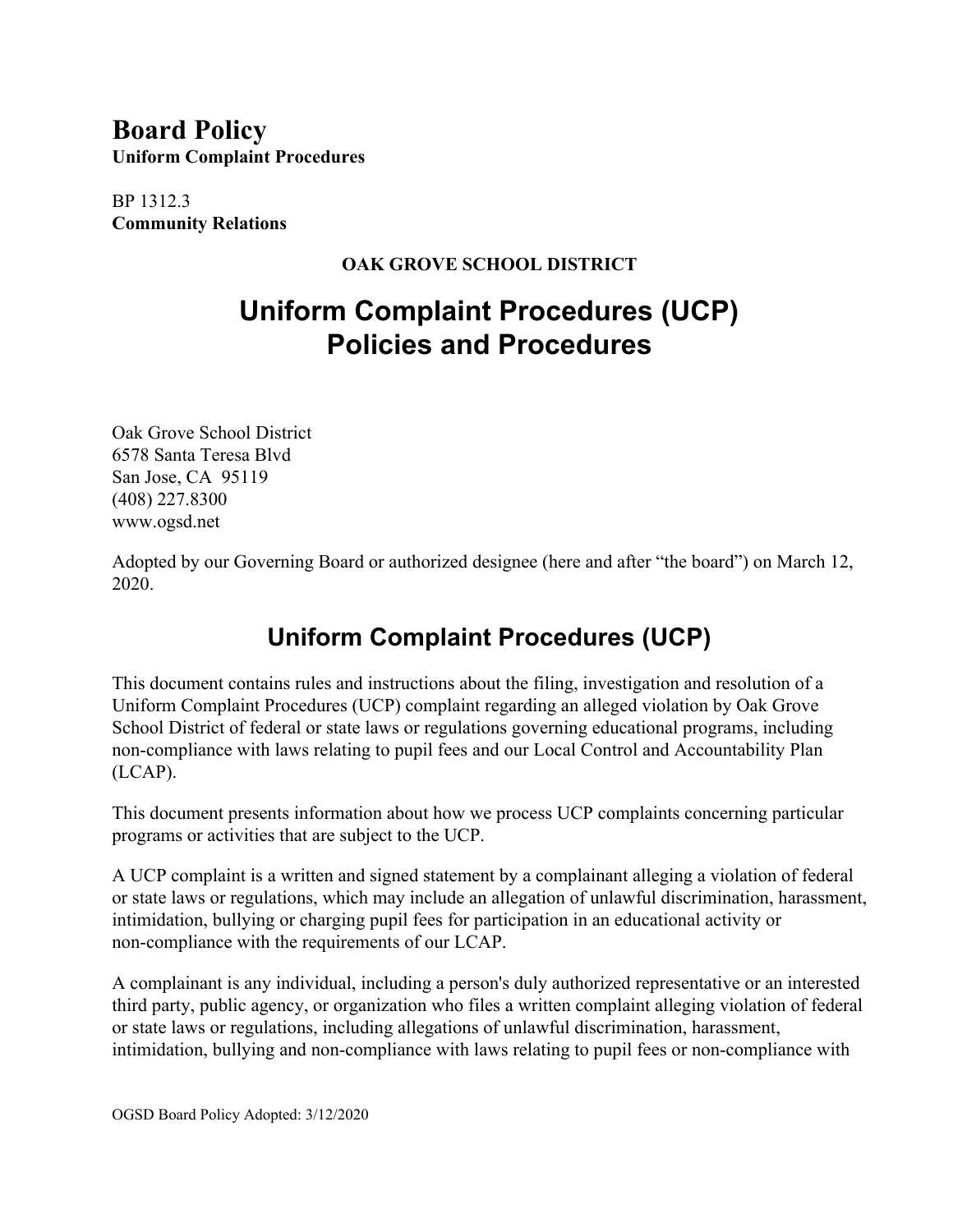the requirements of our LCAP.

If the complainant is unable to put the complaint in writing, due to a disability or illiteracy, we shall assist the complainant in the filing of the complaint.

#### **The Responsibilities of Oak Grove School District**

We shall have the primary responsibility to ensure compliance with applicable state and federal laws and regulations.

We shall investigate and seek to resolve, in accordance with our UCP process, any complaints alleging failure to comply with applicable state and federal laws and regulations including, but not limited to, allegations of discrimination, harassment, intimidation, or bullying or noncompliance with laws relating to all programs and

activities implemented by the Oak Grove School District that are subject to the UCP.

The Oak Grove School District developed the Uniform Complaint Procedures (UCP) process with policies and procedures adopted by our board.

According to state and federal codes and regulations, the programs and activities subject to the UCP are:

- Accommodations for Pregnant and Parenting Pupils
- Adult Education
- After School Education and Safety \*
- Agricultural Career Technical Education
- Career Technical and Technical Education; Career Technical; Technical Training (State)
- Career Technical Education (Federal)
- Child Care and Development \*
- Compensatory Education \*
- Course Periods without Educational Content
- Education Of Pupils In Foster Care, Pupils Who Are Homeless, Former Juvenile Court Pupils Now Enrolled In A School District, and Pupils Of Military Families\*
- Every Student Succeeds Act / No Child Left Behind (Titles I–VII)  $*$
- Local Control and Accountability Plans (LCAP)  $*$
- Migrant Education  $*$
- Physical Education Instructional Minutes \*
- $\bullet$  Pupil Fees  $*$
- Reasonable Accommodations to a Lactating Pupil
- Regional Occupational Centers and Programs

OGSD Board Policy Adopted: 3/12/2020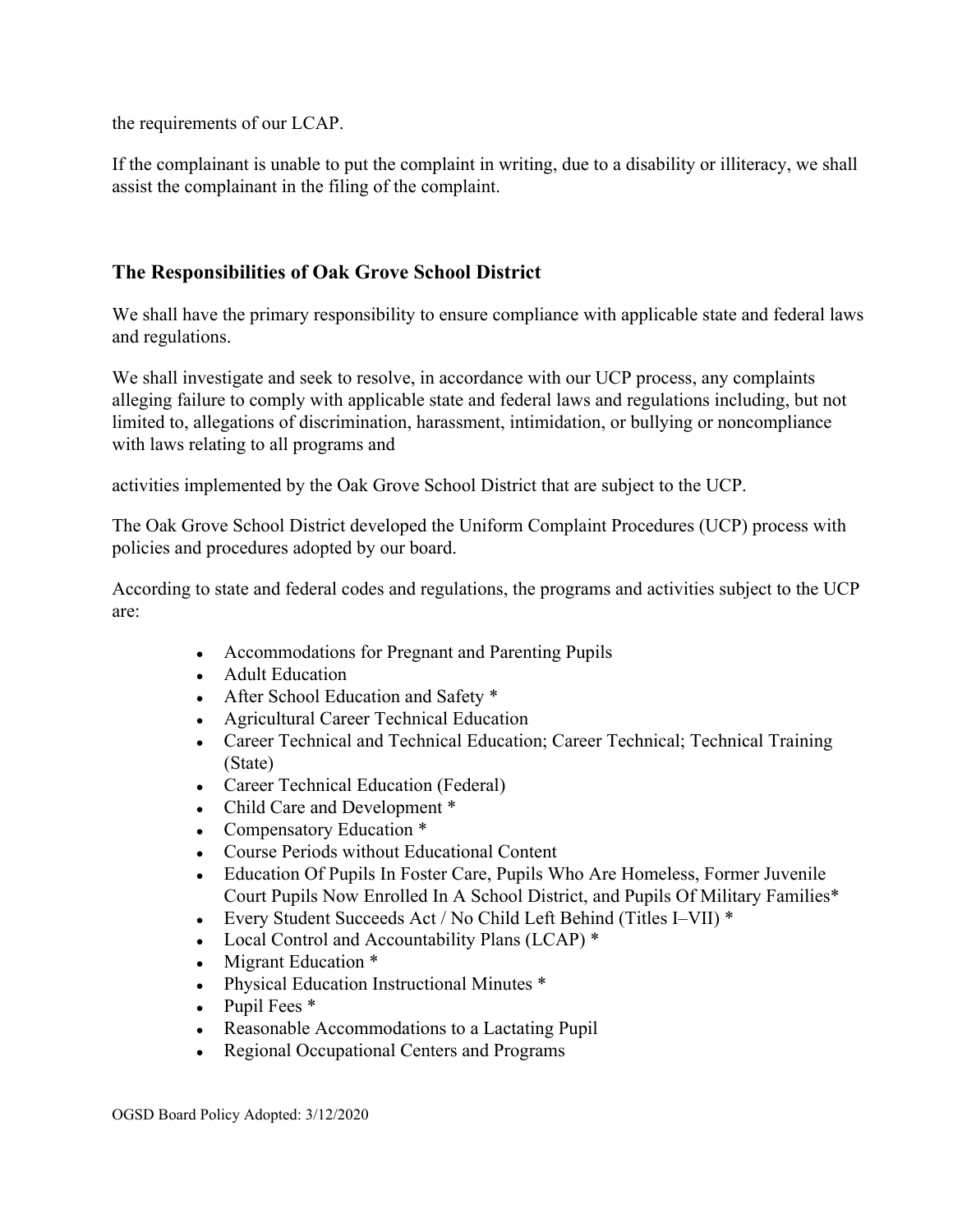- School Plans For Student Achievement \*
- School Safety Plans \*
- School Site Councils  $*$
- State Preschool
- State Preschool Health And Safety Issues In LEAs Exempt From Licensing

The programs and activities subject to the UCP in which the Oak Grove School District implements are marked with an \* symbol.

The following complaints shall be referred to other agencies for appropriate resolution and are not subject to our UCP process set forth in this document unless these procedures are made applicable by separate interagency agreements:

Allegations of child abuse shall be referred to County Department of Social Services (DSS), Protective Services Division or appropriate law enforcement agency.

Health and safety complaints regarding a Child Development Program shall be referred to the Department of Social Services for licensed facilities, and to the appropriate Child Development regional administrator for licensing-exempt facilities.

Employment discrimination, harassment, intimidation or bullying complaints shall be sent to the State Department of Fair Employment and Housing (DFEH).

Allegations of fraud shall be referred to the Legal, Audits and Compliance Branch in the California Department of Education (CDE).

## **Pupil Fees**

A pupil fee is a fee, deposit, or other charge imposed on pupils, or a pupil's parents or guardians, in violation of state codes and constitutional provisions which require educational activities to be provided free of charge to all pupils without regard to their families' ability or willingness to pay fees or request special waivers. Educational activities are those offered by a school, school district, charter school, or county office of education that constitute a fundamental part of education, including, but not limited to, curricular and extracurricular activities.

A pupil fee includes, but is not limited to, all of the following:

A fee charged to a pupil as a condition for registering for school or classes, or as a condition for participation in a class or an extracurricular activity, regardless of whether the class or activity is elective or compulsory, or is for credit.

A security deposit, or other payment, that a pupil is required to make to obtain a lock, locker, book, class apparatus, musical instrument, clothes, or other materials or equipment.

A purchase that a pupil is required to make to obtain materials, supplies, equipment, or clothes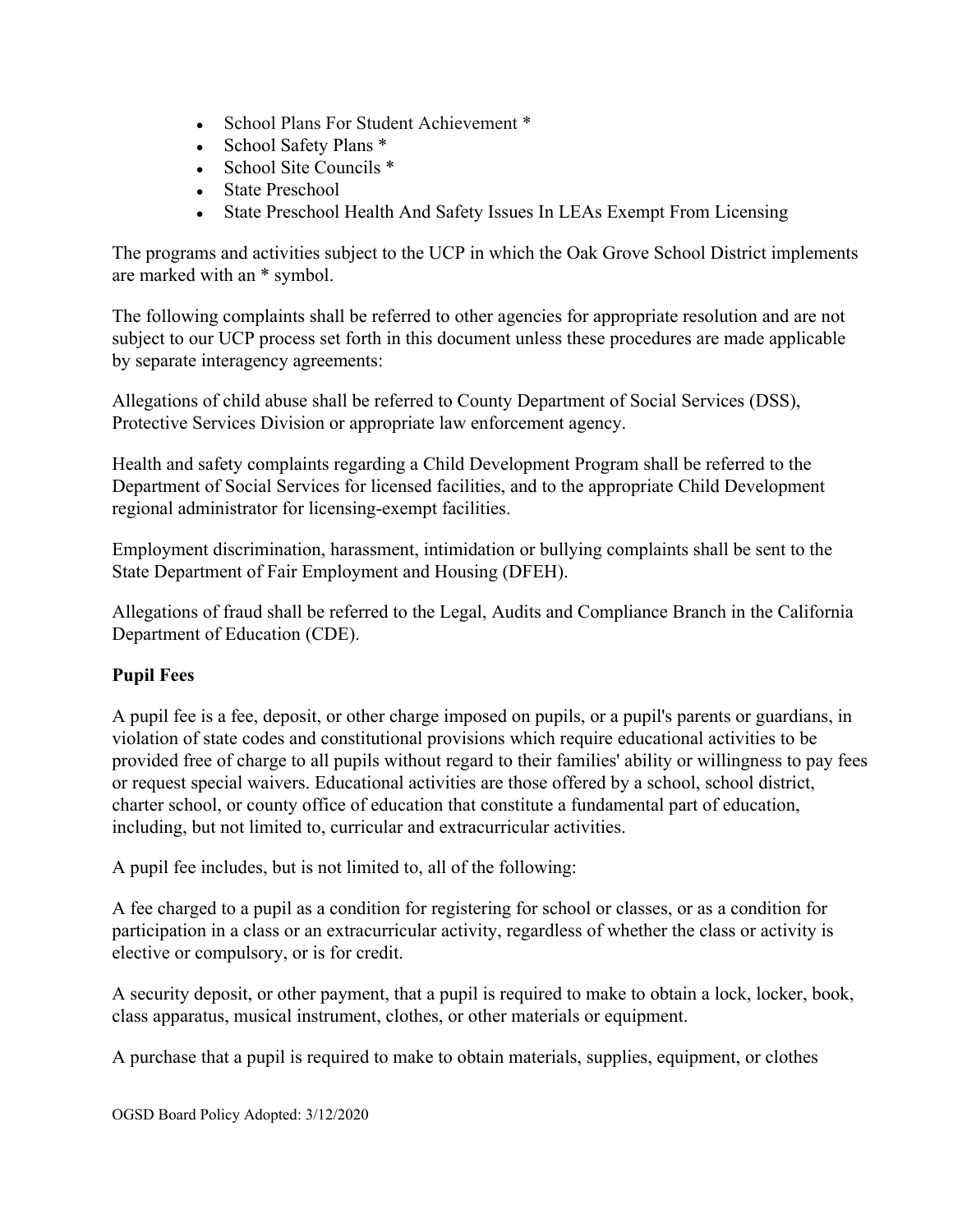associated with an educational activity.

#### **The Local Control Accountability Plan**

The LCAP is an important component of the Local Control Funding Formula (LCFF), the revised school finance system that overhauled how California funds its K-12 schools. Under the LCFF we are required to prepare an LCAP, which describes how we intend to meet annual goals for our pupils, with specific activities to address state and local priorities identified pursuant to California Education Code (EC) Section 52060(d).

## **The UCP Annual Notice**

We ensure annual dissemination of a written notice of our complaint procedures to all students, employees, parents or guardians of its students, school and district advisory committee members, appropriate private school officials or representatives, and other interested parties that includes information regarding allegations about discrimination, harassment, intimidation, or bullying.

Our UCP Annual Notice shall also include information regarding the requirements of *EC* Section 49010 through 49013 relating to pupil fees and information regarding the requirements of *EC* Section 52075 relating to the LCAP.

Our UCP Annual Notice shall be in English and in the primary language, pursuant to section 48985 of the Education Code, or mode of communication of the recipient of the notice.

In order to identify appropriate subjects of state preschool health and safety issues, we also have a notice that is posted in each California state preschool program classroom in each school notifying parents, guardians, pupils, and teachers of (1) the health and safety requirements under Title 5 of the *California Code of Regulations* that apply to California state preschool programs pursuant to *HSC* section 1596.7925 and (2) where to get a form for a state preschool health and safety issues complaint.

## **Filing UCP Complaints**

## **When Filing Pupil Fees UCP Complaints**

A pupil fees complaint may be filed with the principal of a school or our superintendent or their designee.

A pupil fees complaint and/or an LCAP complaint may be filed anonymously if the complaint provides evidence or information leading to evidence to support an allegation of noncompliance.

A pupil fees complaint shall be filed no later than one year from the date the alleged violation occurred.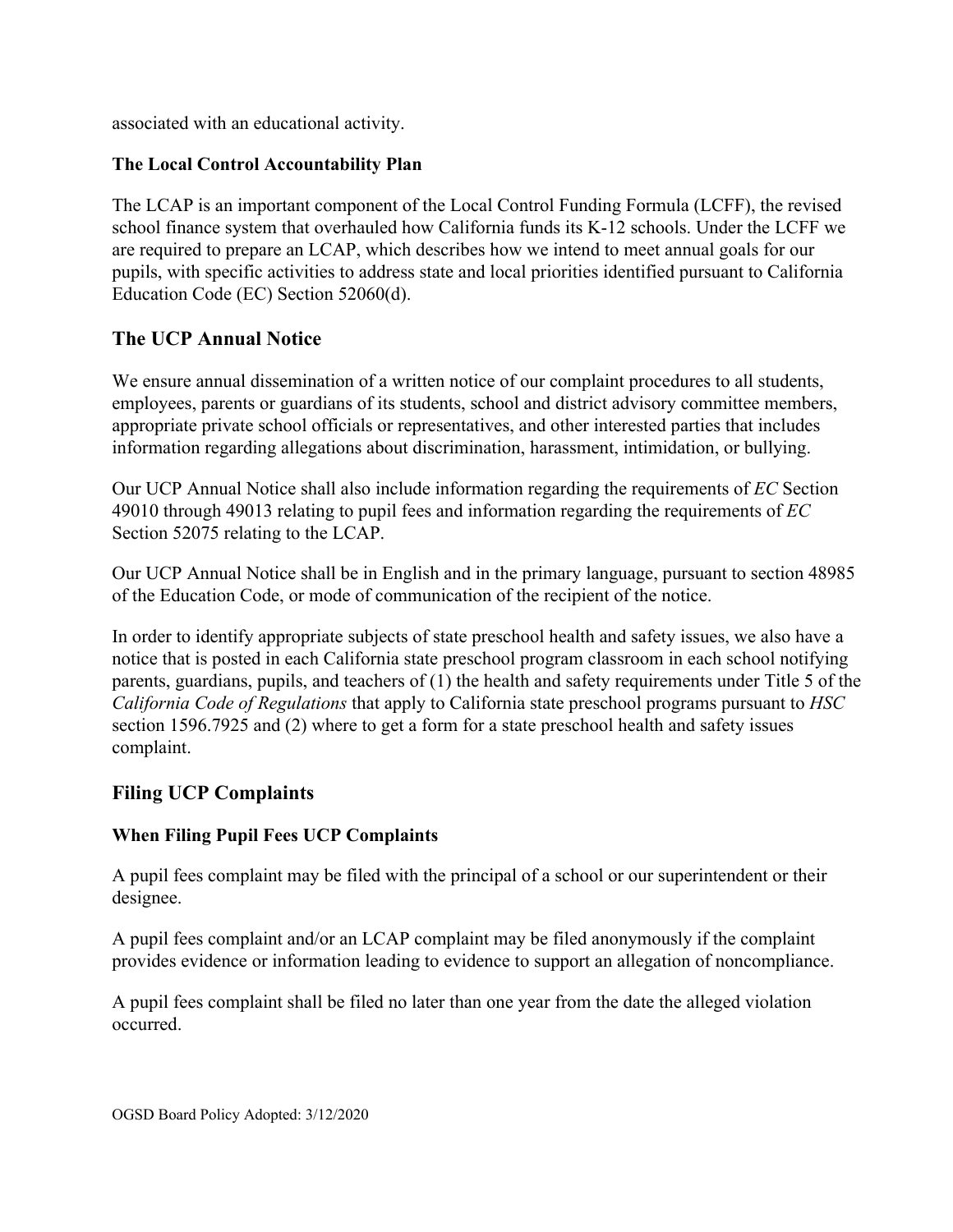#### **When Filing State Preschool Health and Safety Issues UCP Complaints**

UCP complaints regarding state preschool health and safety issues pursuant to *HSC* section 1596.7925 shall include the following statements:

File with the preschool program administrator or their designee.

A state preschool health and safety issues complaint pursuant to *HSC* section 1596.7925 about problems beyond the authority of the preschool program administrator shall be forwarded in a timely manner, but not to exceed 10 working days to the appropriate local educational agency official for resolution.

A state preschool health and safety issues complaint pursuant to *HSC* section 1596.7925 may be filed anonymously. A complainant who identifies themself is entitled to a response if he or she indicates that a response is requested. A complaint form shall include a space to mark to indicate whether a response is requested. If Section 48985 of the *Education Code* is otherwise applicable, the response, if requested, and report shall be written in English and the primary language in which the complaint was filed.

A complaint form for a state preschool health and safety issue pursuant to *HSC* section 1596.7925 shall specify the location for filing a complaint. A complainant may add as much text to explain the complaint as he or she wishes.

#### **When Filing All UCP Complaints**

We will provide an opportunity for complainants and/or representatives to present evidence or information.

Refusal by the complainant to provide the investigator with documents or other evidence related to the allegations in the complaint, or to otherwise fail or refuse to cooperate in the investigation or engage in any other obstruction of the investigation, may result in the dismissal of the complaint because of a lack of evidence to support the allegations.

Refusal by the Oak Grove School District to provide the investigator with access to records and/or other information related to the allegation in the complaint, or to otherwise fail or refuse to cooperate in the investigation or engage in any other obstruction of the investigation, may result in a finding based on evidence collected that a violation has occurred and may result in the imposition of a remedy in favor of the complainant.

The complaint will be investigated and a written report with a decision will be issued to the complainant by us within 60 days from the date of the receipt of the complaint, unless the complainant agrees in writing to an extension of time.

This report will contain the following elements:

- i. The findings of fact based on the evidence gathered.
- ii. Conclusion of law.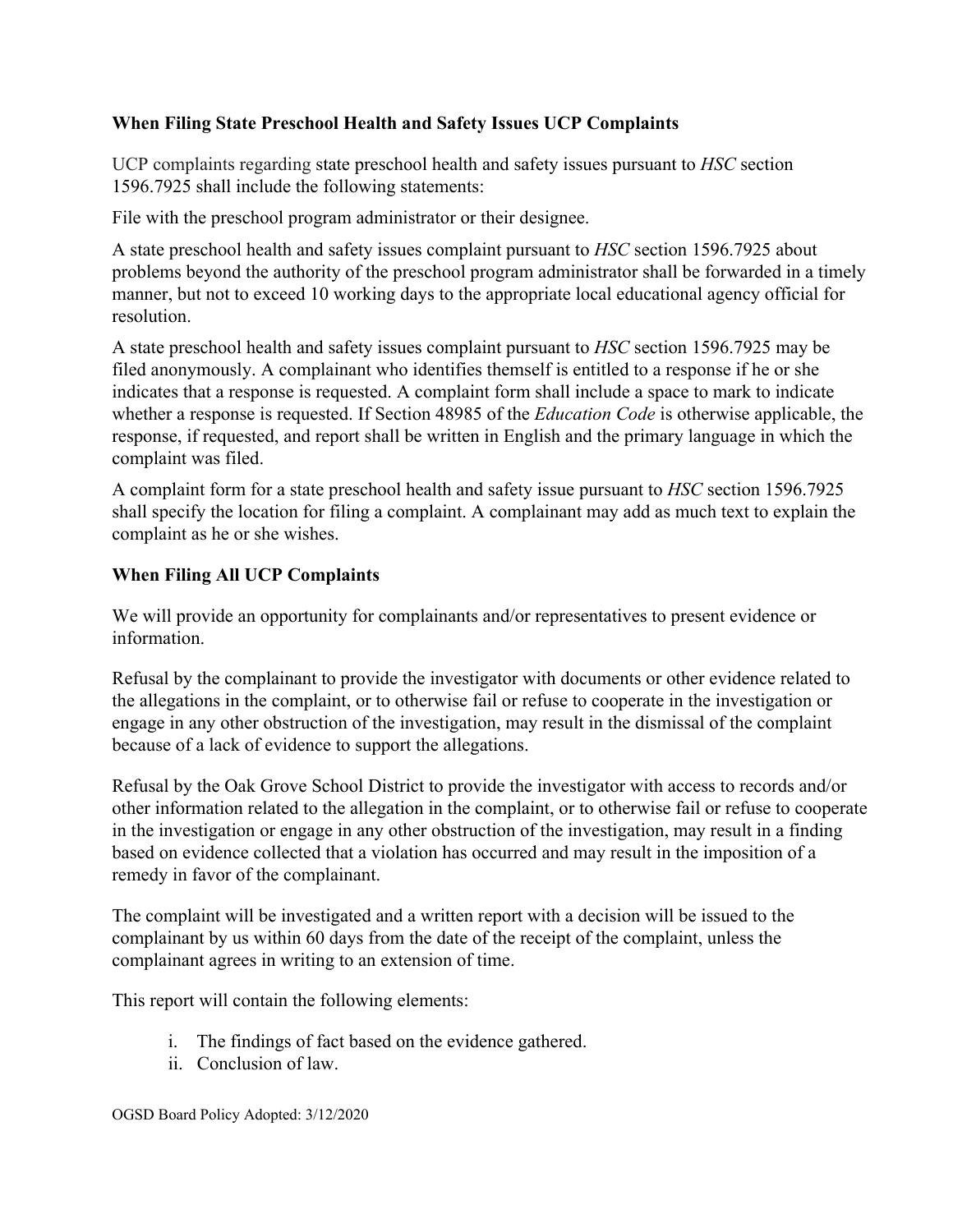- iii. Disposition of the complaint.
- iv. The rationale for such a disposition.
- v. Corrective actions, if any are warranted.
- vi. Notice of the complainant's right to appeal our Decision to the CDE.
- vii. Procedures to be followed for initiating an appeal to CDE.

 The preschool program administrator or the designee of the district superintendent shall (1) make all reasonable efforts to investigate any problem within their authority. Investigations shall begin within 10 days of the receipt of the complaint and (2) remedy a valid complaint within a reasonable time period, but not to exceed 30 working days from the date the complaint was received and report to the complainant the resolution of the complaint within 45 working days of the initial filing. If the preschool program administrator makes this report, he or she shall also report the same information in the same timeframe to the designee of the district superintendent.

## **UCP Complaint Investigation**

The staff member, position, or unit responsible to receive and investigate UCP complaints and ensure our compliance in our agency is -

Name or title: Ivan Chaidez, Assistant Superintendent, Human Resources Office: Oak Grove School District Address: 6578 Santa Teresa Blvd San Jose, CA 95119 Phone: (408) 227.8300, x 100289 Electronic mail address: ichaidez@ogsd.net

The staff member, position, or unit responsible to receive and investigate UCP complaints and ensure our compliance in our agency is knowledgeable about the laws and programs assigned to investigate.

The Oak Grove School District will investigate all allegations of unlawful discrimination, harassment, intimidation or bullying against any protected group as identified in *EC* Section 200 and 220 and Government Code (*GC*) Section 11135, including any actual or perceived characteristics as set forth in Penal Code (*PC)* Section 422.55 or on the basis or a person's association with a person or group with one or more of these actual or perceived characteristics in any program or activity we conduct, which is funded directly by, or that receives or benefits from any state financial assistance.

Unlawful discrimination, harassment, intimidation or bullying complaints shall be filed no later than six months from the date the alleged discrimination, harassment, intimidation or bullying occurred, or six months from the date the complainant first obtained knowledge of the facts of the alleged discrimination, harassment, intimidation or bullying.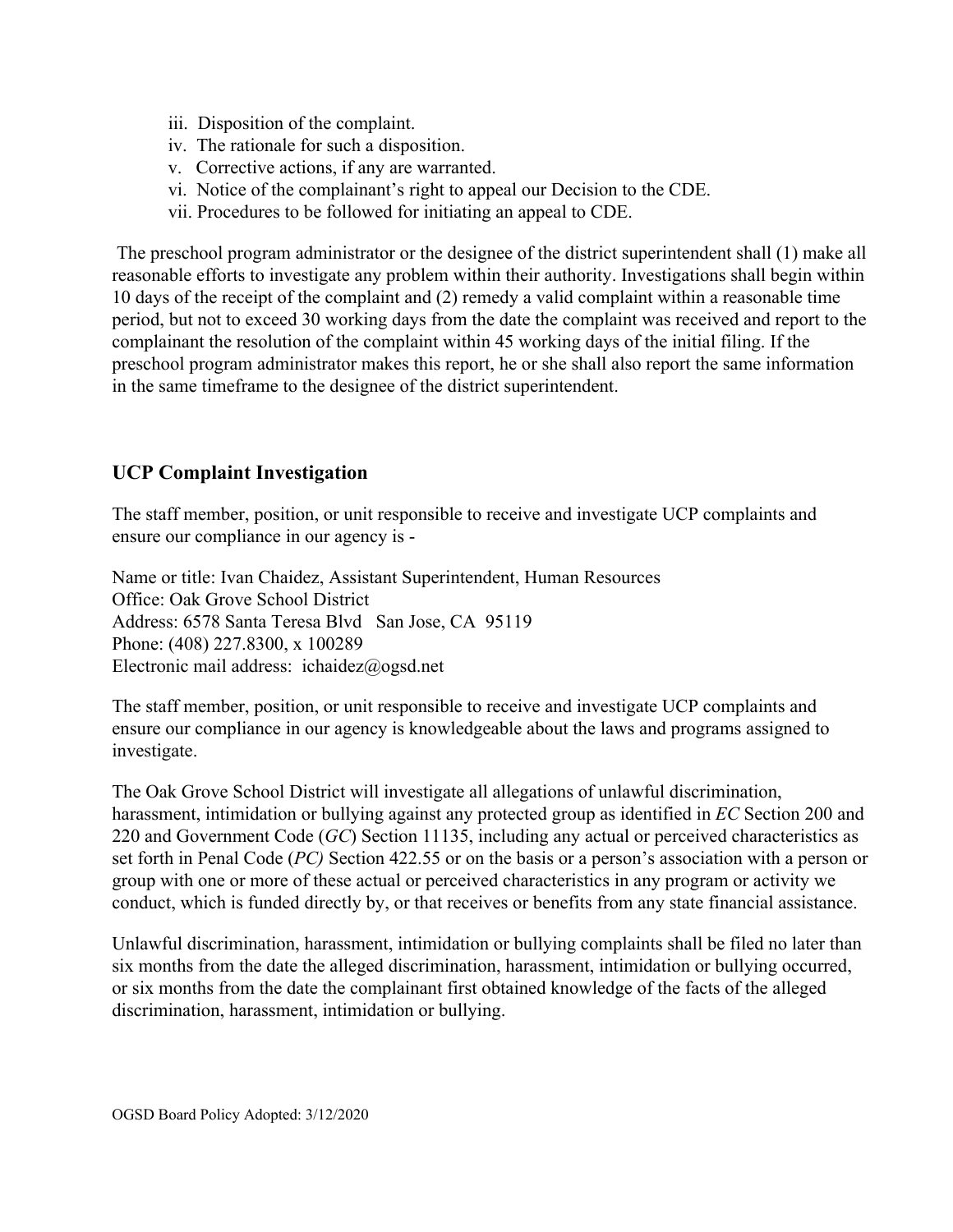All complainants are protected from retaliation.

We advise complainants of the right to pursue civil law remedies under state or federal discrimination, harassment, intimidation or bullying laws.

## **UCP Complaint Resolution**

If Oak Grove School District finds merit in a complaint regarding Pupil Fees; Local Control and Accountability Plan (LCAP); and/or Physical Education Instructional Minutes (grades one through eight), the remedy shall to go all affected pupils and parents/guardians.

If we find merit in a complaint regarding Reasonable Accommodations to a Lactating Pupil; Course Periods without Educational Content (grades nine through twelve); and/or Education of Pupils in Foster Care, Pupils who are Homeless, former Juvenile Court Pupils now enrolled in a school district, and pupils in military families, the public school or LEA shall provide a remedy to the affected pupil.

We ensure an attempt shall be made in good faith to engage in reasonable efforts to identify and fully reimburse all pupils, parents and guardians who paid a pupil fee within one year prior to the filing of the complaint.

We shall report summarized data on the nature and resolution of all state preschool health and safety issues complaints on a quarterly basis to the county superintendent of schools and our board.

The summaries shall be publicly reported on a quarterly basis at a regularly scheduled meeting of our board.

The report shall include the number of complaints by general subject area with the number of resolved and unresolved complaints.

We are aware that all complaints and responses are public records.

## **UCP Complaint Appeal Process**

An appeal is a request made in writing to a level higher than the original reviewing level by an aggrieved party requesting reconsideration or a reinvestigation of the lower adjudicating body's decision.

A complainant may appeal our Decision of a UCP complaint to the State Superintendent of Public Instruction (SSPI) or their designee at the CDE (here and after known as SSPI) regarding all specified federal and state educational programs subject to the UCP.

To appeal our Decision of all UCP complaints except State Preschool Health and Safety Issues the complainant must file a written appeal within 15 days of receiving the Decision to the SSPI.

To appeal our Decision of State Preschool Health and Safety Issues only the complainant must file a